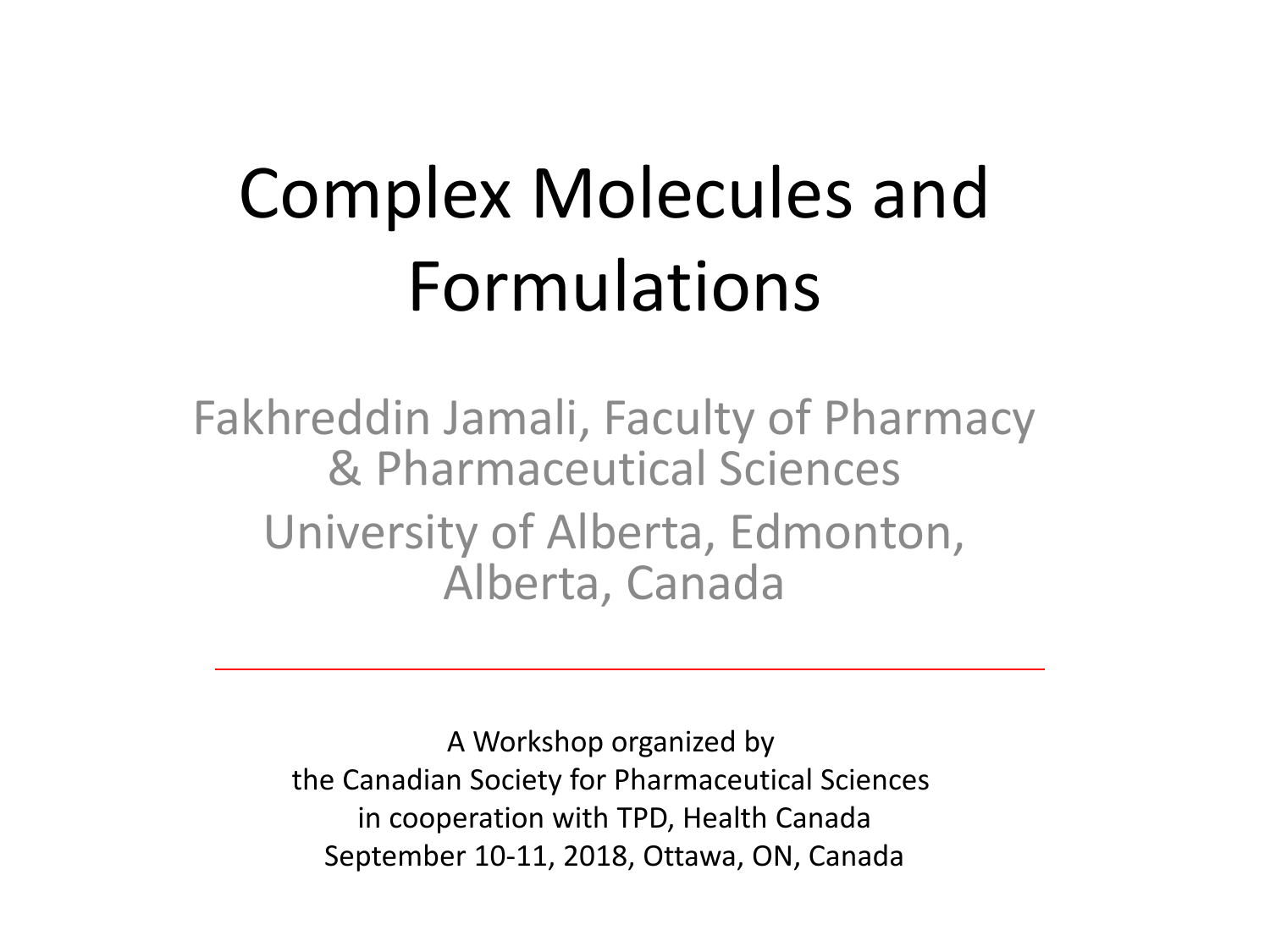# Axiom of Bioequivalence:

- Once in the systemic circulation, Identical molecules have the same action and disposition regardless of the manufacturing source.
- The body recognizes the molecule not the manufacturer of the molecule.
- Originator, **Health Canada**
- **AUC and Cmax**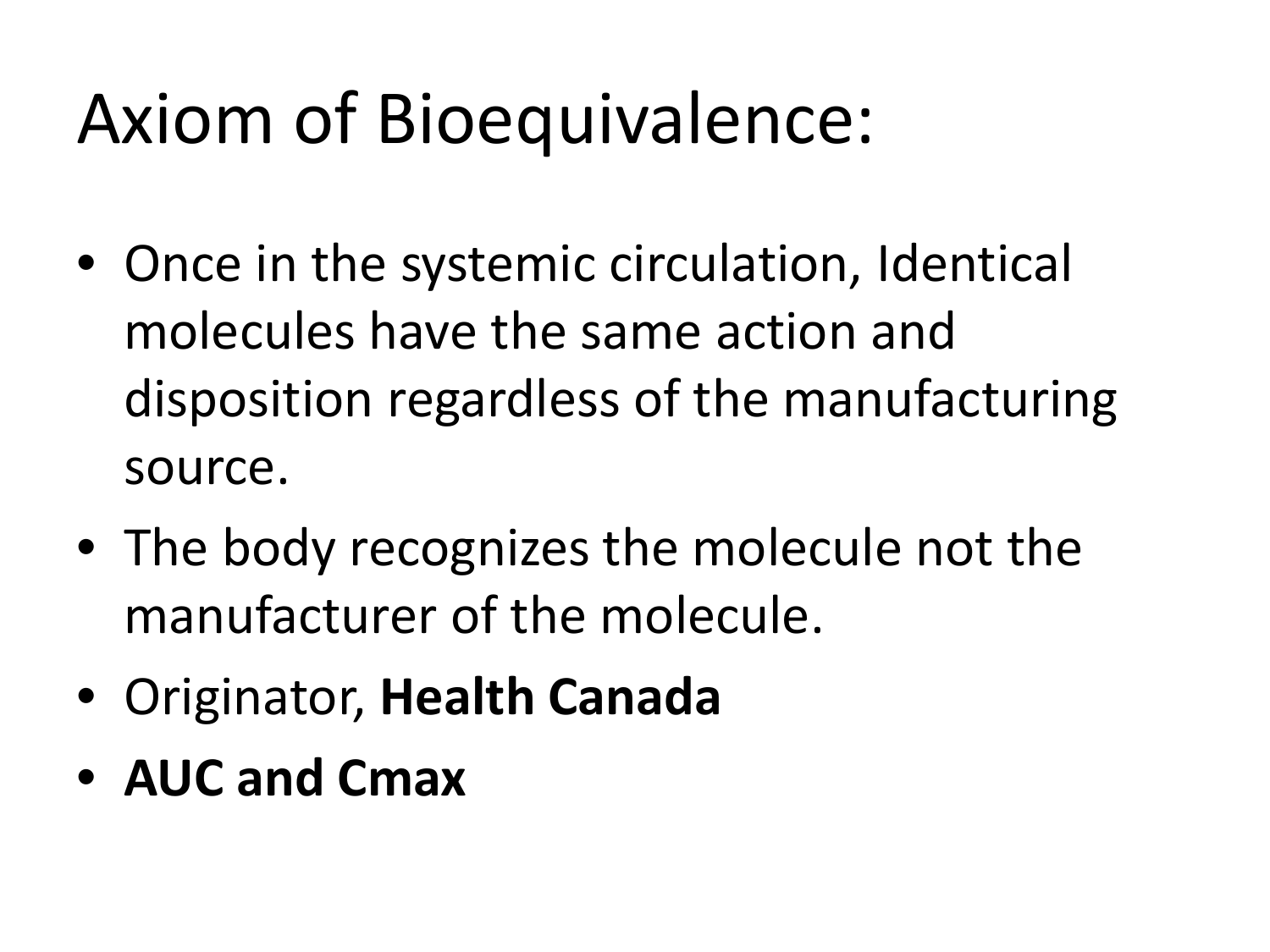# Subsequent Additions:

- Controlled-release
- Narrow therapeutic index drugs
- High variability in PK
- Chemically unidentical molecules
- Some Complex formulations (e.g., partial AUC).
- BCS biowavers
- etc.

# … and will constantly evolve.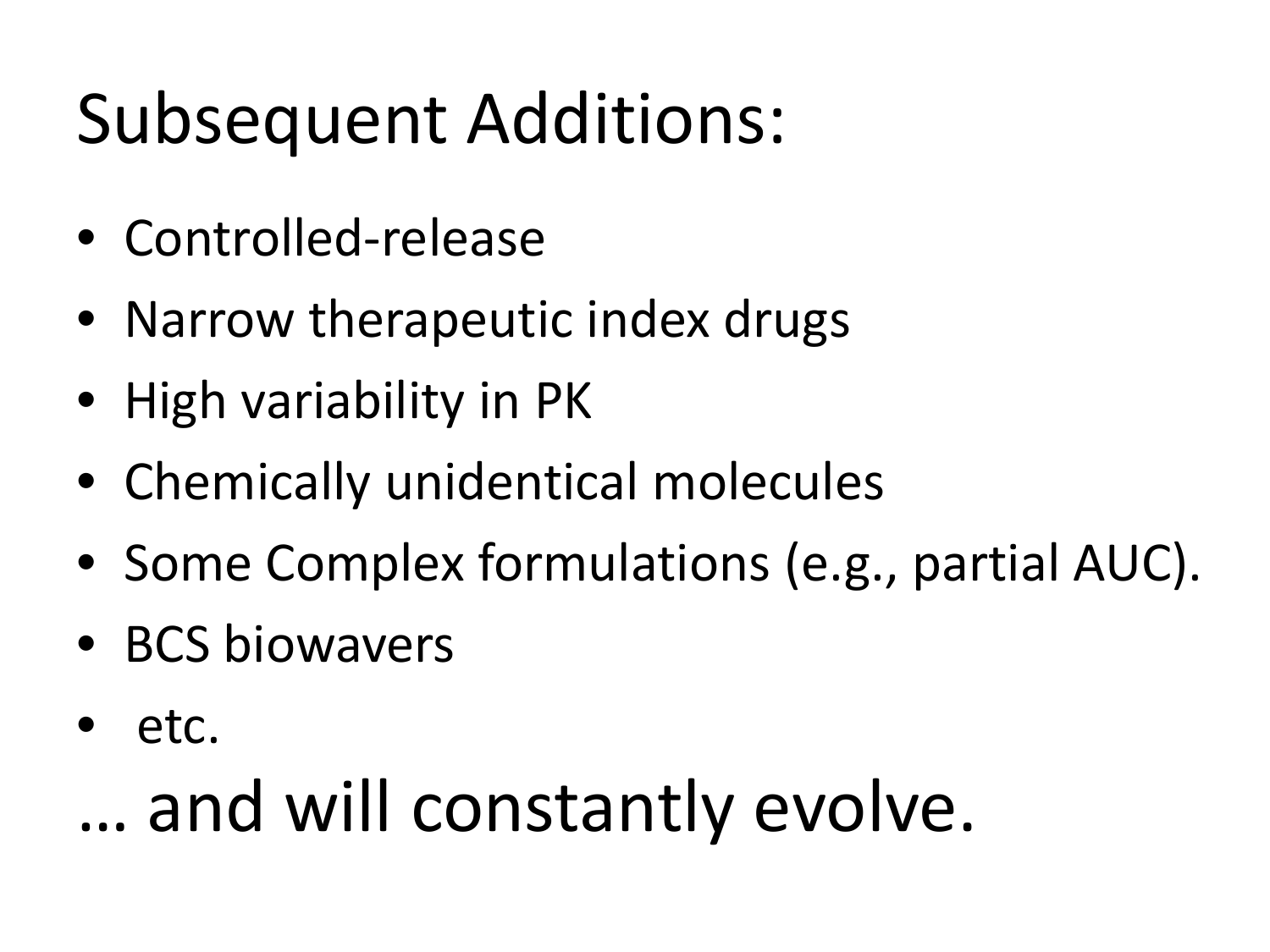## Examples not covered in this workshop:

- Extremely variable products
- Formulation that are influenced by gastric function;
	- Protection from GI pH
	- Quick acting drugs (e.g., analgesics)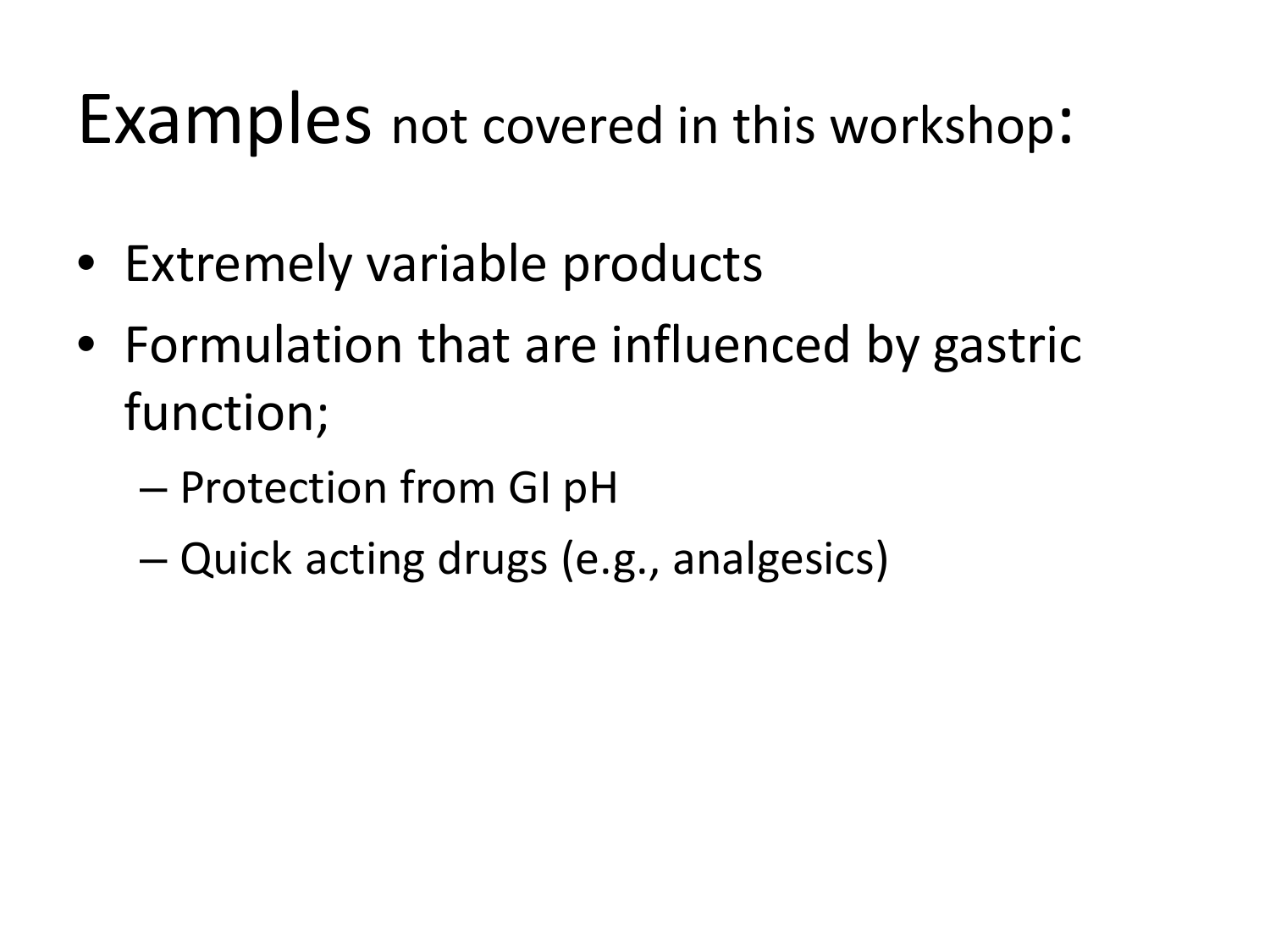#### **Drug Absorption and Pain: Ibuprofen**

#### Jamali & Kunz-Dober Br J Clin Pharmacol 47:391-6, 1999





### hence, reduced R **dysfunction, Pain and/or trauma cause gastric absorption!**



**Pre-surgery (Healthy)**





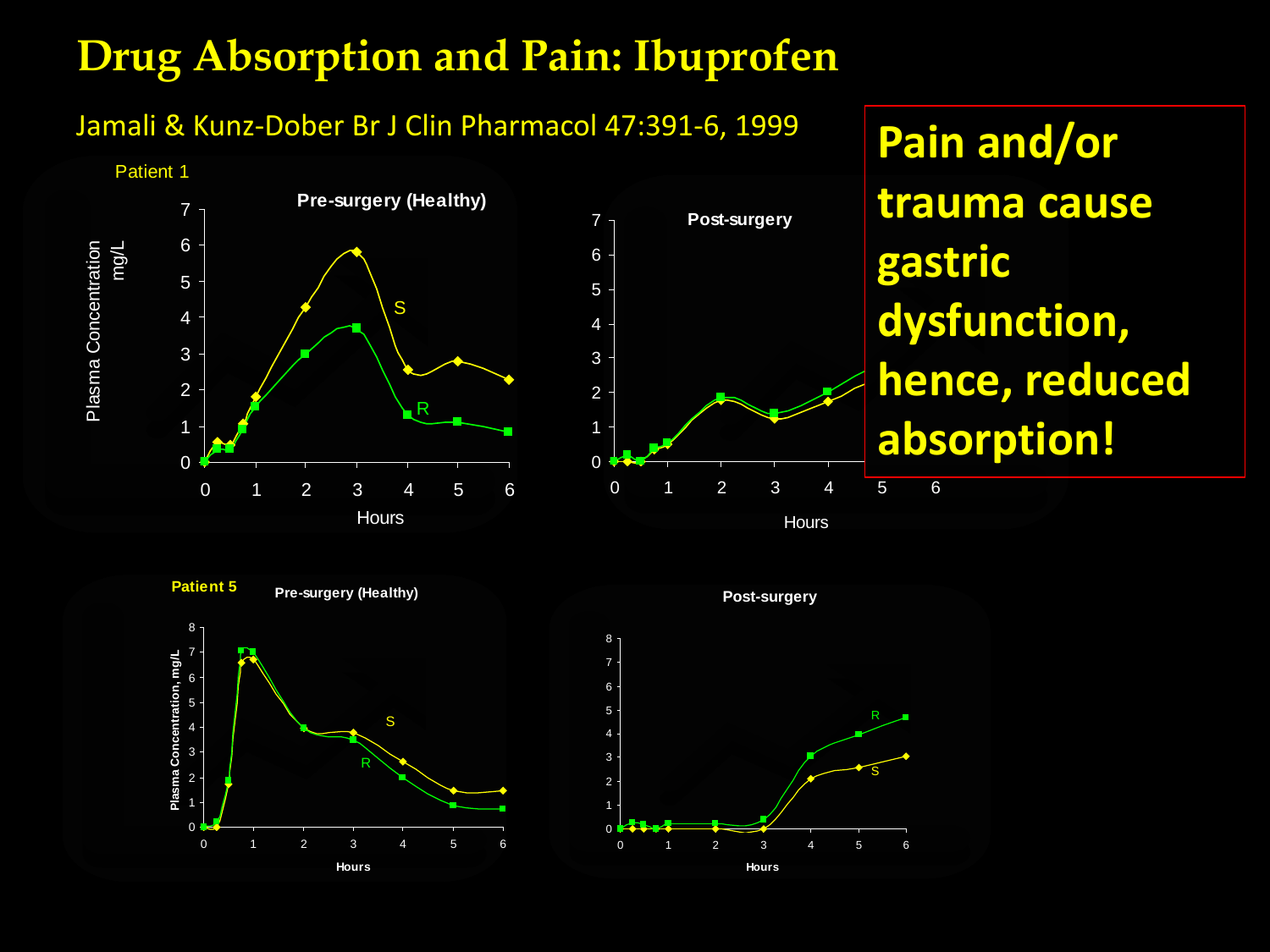

|                 | <b>Healthy</b>  |                        | <b>Gastric Dysfunction</b> |                        |
|-----------------|-----------------|------------------------|----------------------------|------------------------|
|                 | <b>Brand</b>    | <b>Fast Dissolving</b> | <b>Brand</b>               | <b>Fast Dissolving</b> |
| $\mathsf{m}$ ax | $3.7 \pm 1.1$   | 3.8 $\pm$ 0.6          | 1.78 $\pm$ 0.9             | 3.16 $\pm 0.4$         |
| 90% CI          | $81.4 - 124$    |                        | $144 - 254$                |                        |
| $AUC_{0-24}$    | 63.1 $\pm$ 19.8 | 63.1 $±16.4$           | $22.1 \pm 9.7$             | $64.6 \pm 8.9$         |
| 90% CI          | $89.6 - 115$    |                        | $250 - 399$                |                        |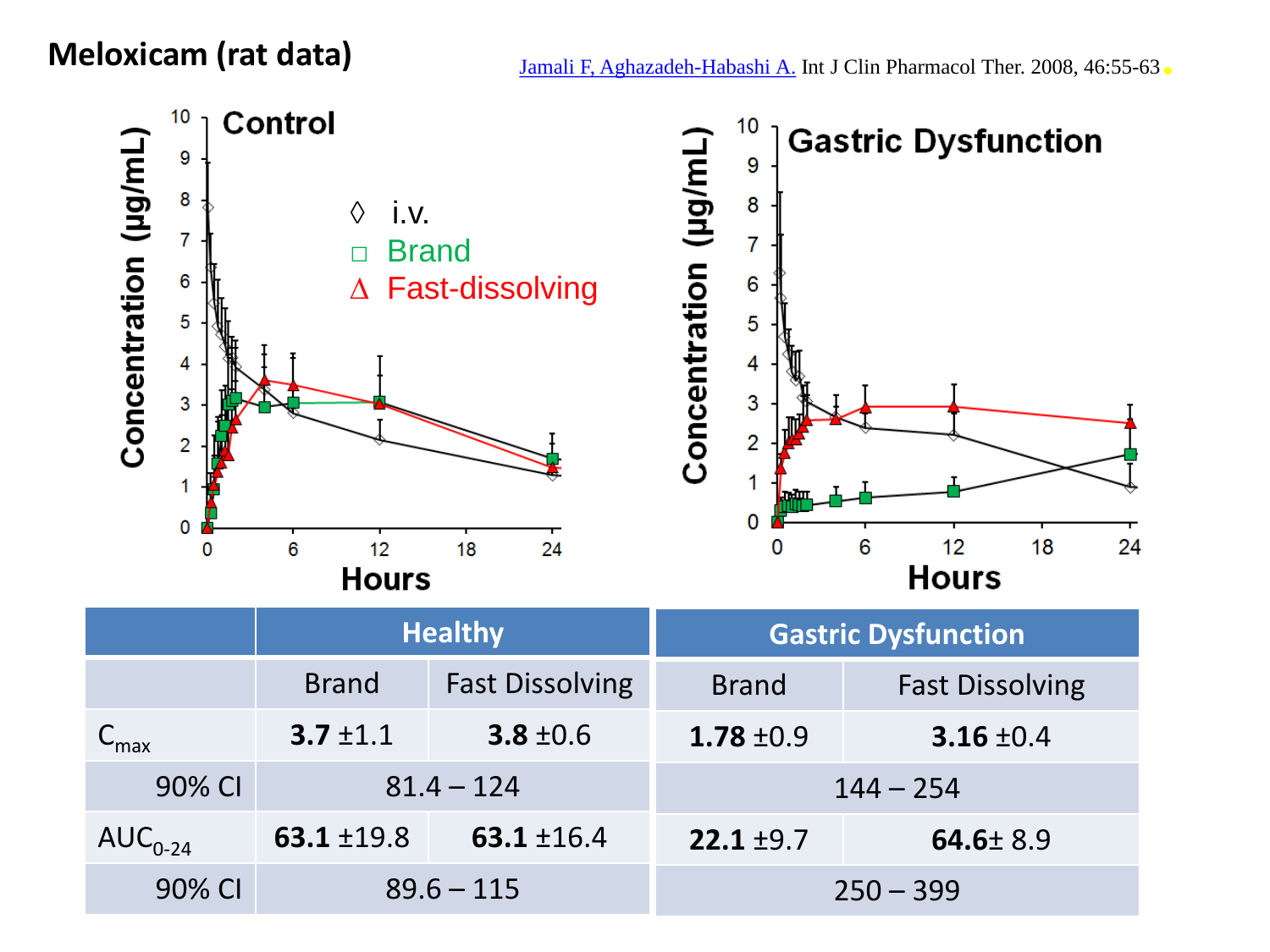Does bioequivalence under healthy condition provide a reliable measure of therapeutic equivalence under pain condition?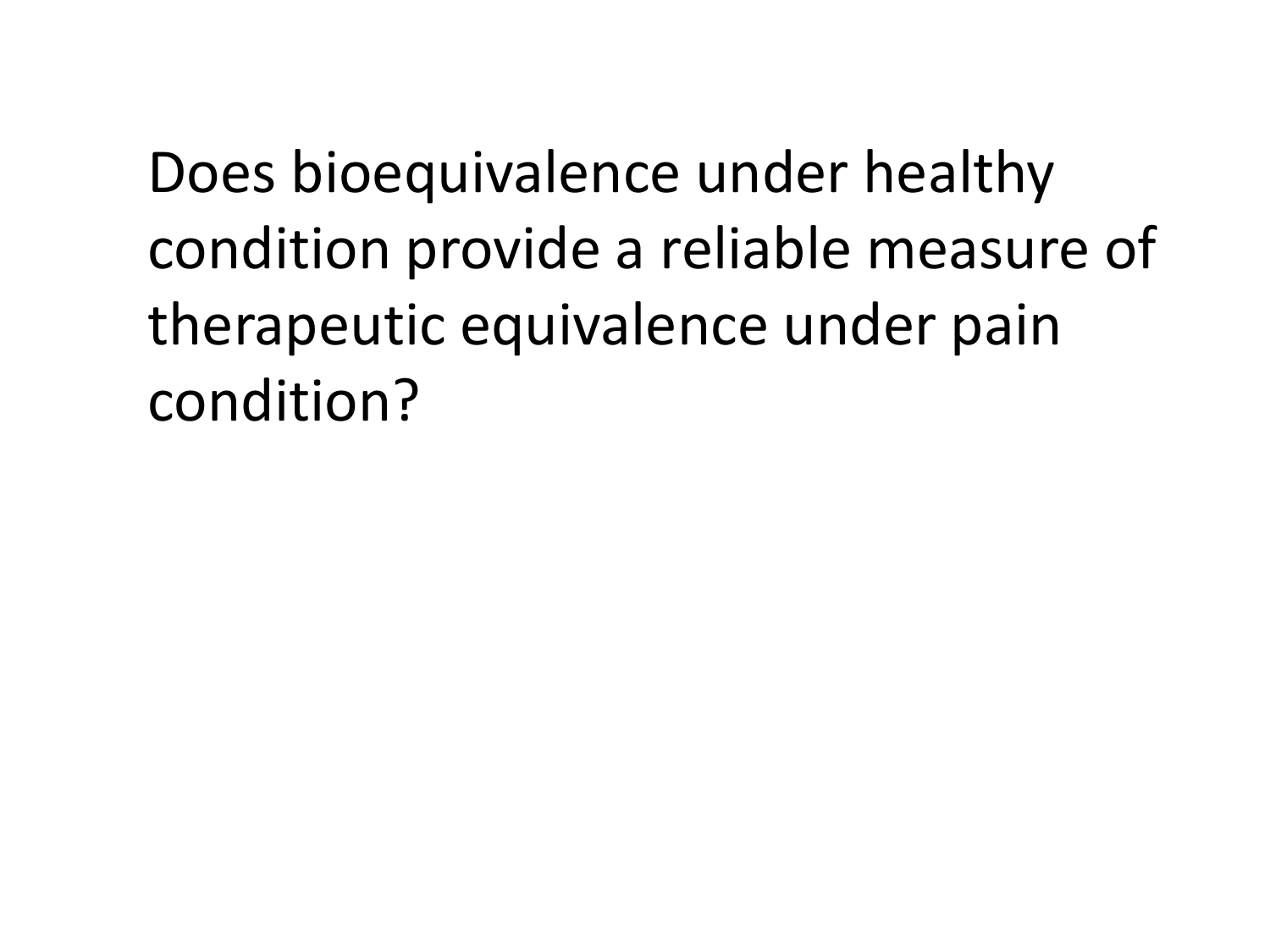### Formulations to minimize interactions

- *e.g.,* Anticuagulant dabigatran
- Reduced bioavailability at alkaline environment.
- Patients on dabigatran often take antacid PPI (hence, elevated pH, and lower bioavailability).
- Thus the following formulation is designed and used:



The acid travels with the formulation to keep the microenvironment acidic.

- **Do bioequivalence data in the absence of PPI provide information on in the therapeutic equivalence in patients taking PPI?**
- **Pre-systemic interaction.**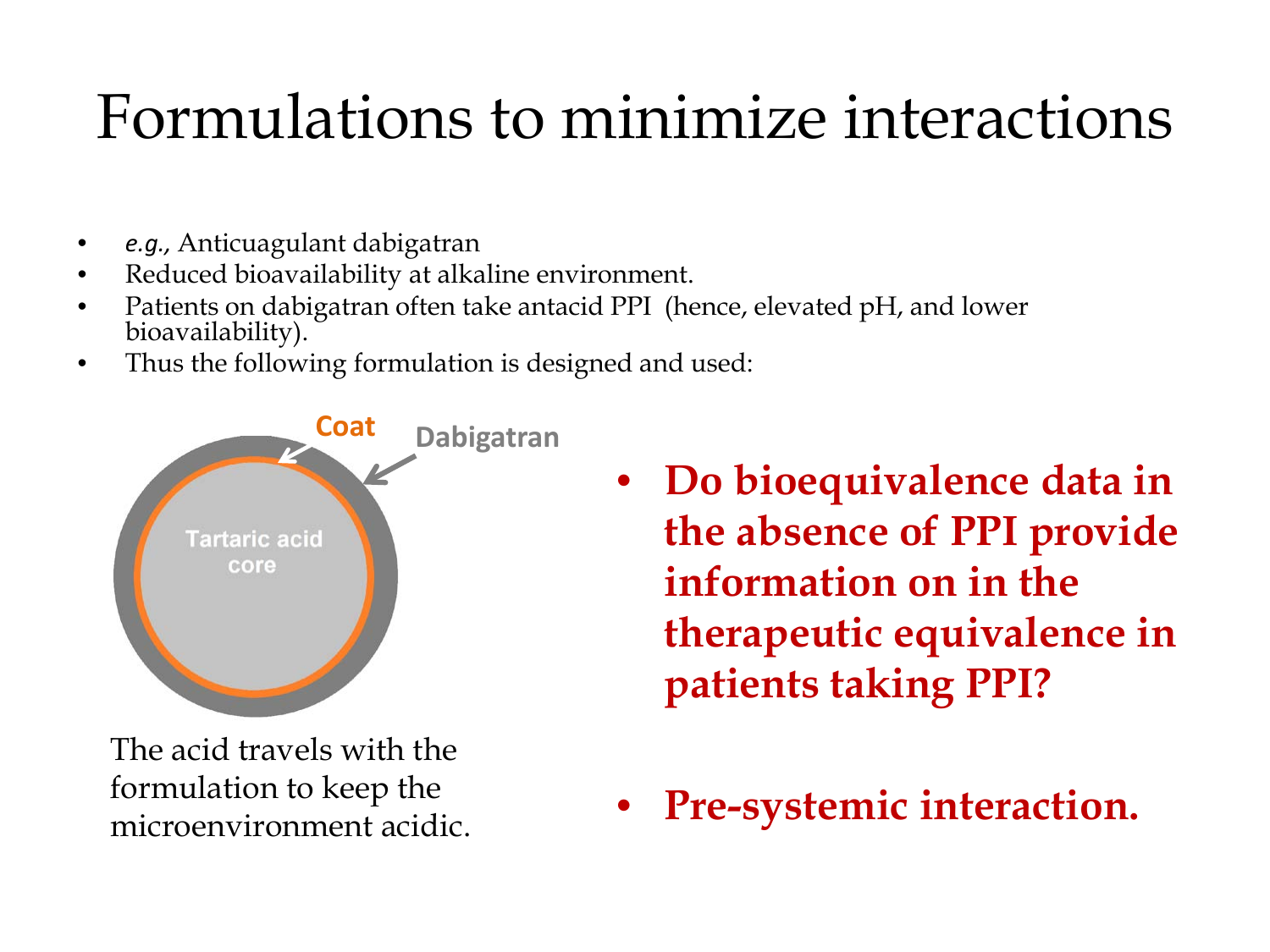# Oral Formulations for Local Action

https://www.intexo.it/wp-

| • $e.g.,$ 5-ASA                   | content/uploads/2017/08/Regulatory-<br>framework-on-bioequivalence-criteria-for-<br>locally-acting-gastrointestinal-drugs-the-case-<br>for-oral-modified-release-mesalamine-<br>formulations.pdf |
|-----------------------------------|--------------------------------------------------------------------------------------------------------------------------------------------------------------------------------------------------|
| Drug product                      | Bioequivalence approach adopted                                                                                                                                                                  |
| 5-ASA delayed release<br>capsules | In vitro comparative dissolution test<br>PK study based on the evaluation of conventional PK parameters<br>$(C_{\text{max}}$ and AUC) in addition to partial AUC <sub>8-48</sub>                 |

- Systemic exposure and therapeutic outcomes?
- Variability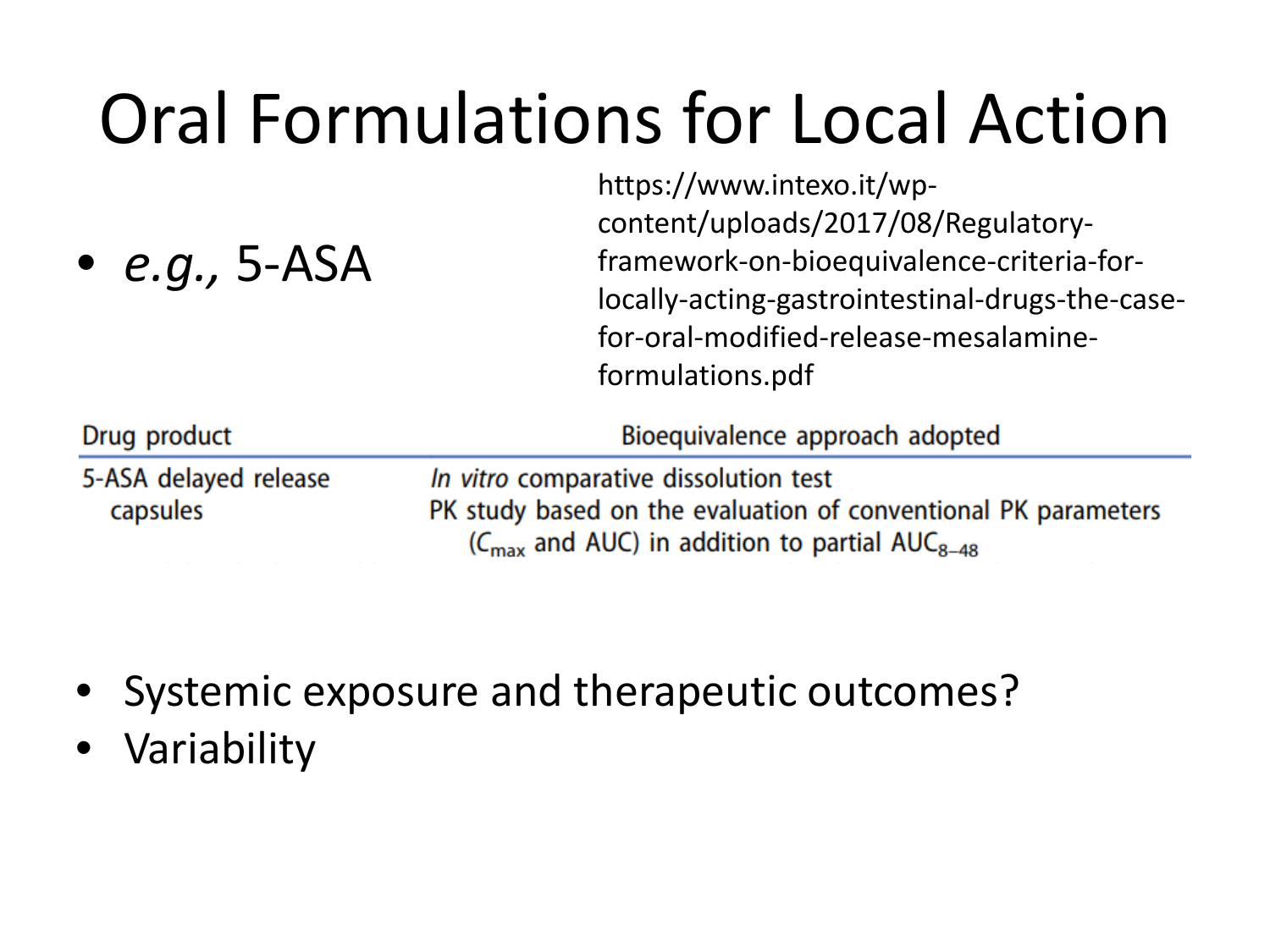#### Extremely Variable Drugs



Reference to Reference Inter-subject CV (%)

#### **Should the CI gate be widen as reference/reference CV widens?**